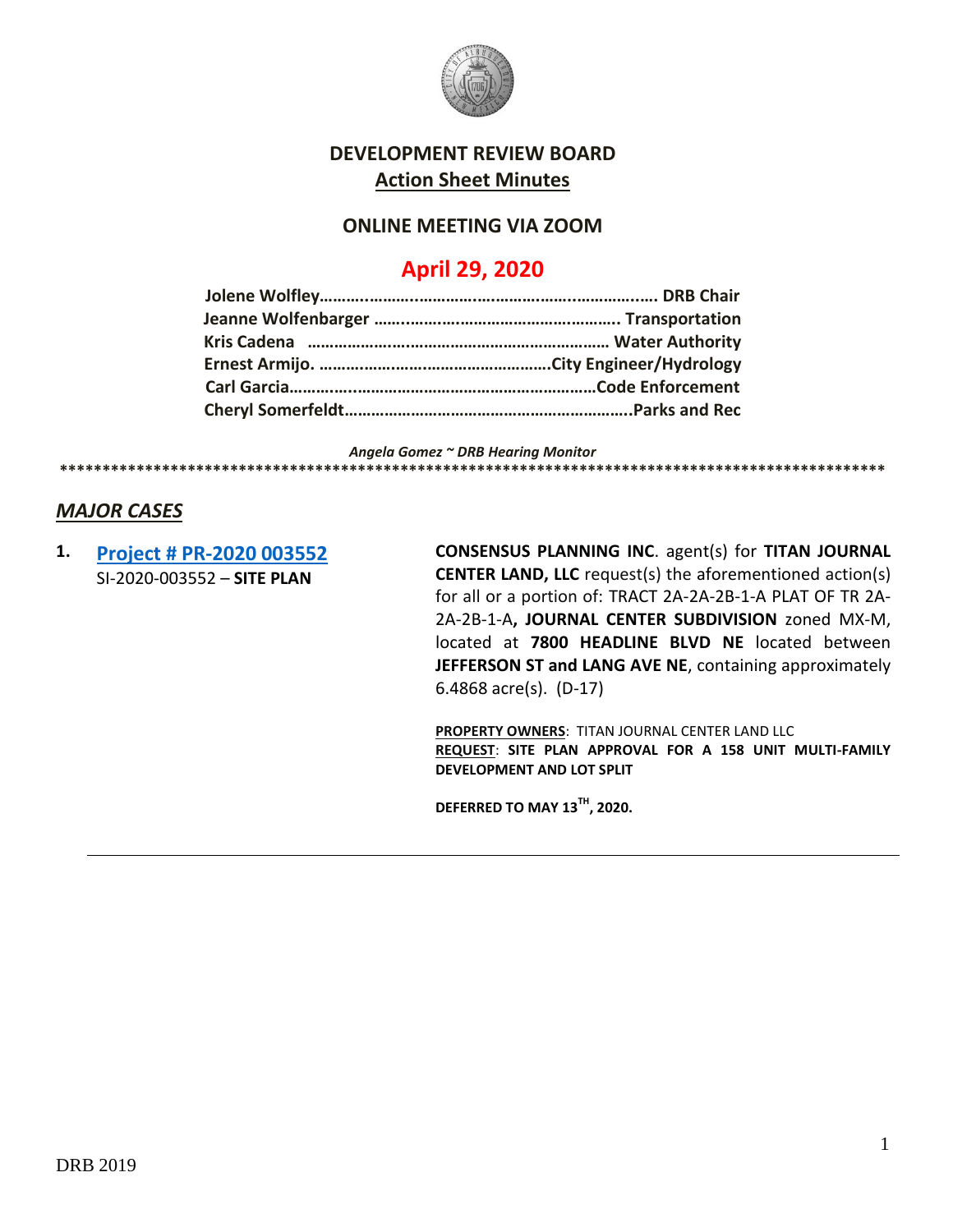**2**. **[Project # PR-2018-001459](http://data.cabq.gov/government/planning/DRB/PR-2018-001459/DRB%20Submittals/PR-2018-001459_April_29_2020/Application/)** SD-2020-00069 - **EXTENSION OF PRELIMINARY PLAT**

**WAYJOHN SURVEYING INC.** agent(s) for **ANDRE LEGER C/O PETER GINERIS** request(s) the aforementioned action(s) for all or a portion of: LOTS A, B, C, D, E, F, and 1, 2, 3, 4, 5 BLOCK 10 UNIT 3, KIRTLAND ADDITION**,** zoned R-ML, **located on MULBERRY STREET SE between GIBSON BLVD and SUNPORT SE**, containing approximately 1.9826 acre(s). (M-15)

**PROPERTY OWNERS**: PETER GINERIS **REQUEST**: **EXTENSION OF PRELIMINARY PLAT**

**WITHDRAWN BY THE APPLICANT.**

# **3. [Project # PR-2018-001307](http://data.cabq.gov/government/planning/DRB/PR-2018-001307/DRB%20submittals/PR-2018-001307_(P%20&%20J%20Subdivision)_March_11_2020/Application/02.14.2020%20Application%20Site%20Plan-DRB,%20Haggar%20Group,%20LLC..pdf)** SI-2020-00046 – **SITE PLAN**

**CONSENSUS PLANNING INC.** agent(s) for **HAGGAR GROUP LLC** request(s) the aforementioned action(s) for all or a portion of: TR 1-B PLAT OF TRACTS 1-A & 1-B P & J SUBDIVISION LOT 1B, P & J SUBDIVISION zoned NR-LM, located on **SAN ANTONIO DRIVE between SAN PEDRO RD and LOUISIANA BLVD**, containing approximately 3.0897 acre(s). (E-18)*[Deferred from 3/11/20, 4/15/20]*

**PROPERTY OWNERS**: HAGGAR GROUP LLC **REQUEST**: **SITE PLAN APPROVAL FOR RV PARKING LOT WITHIN SAN ANTONIO LANDFILL AND PROPOSED MEDIAN CUT ON SAN ANTONIO DR**.

**DEFERRED TO MAY 6TH , 2020**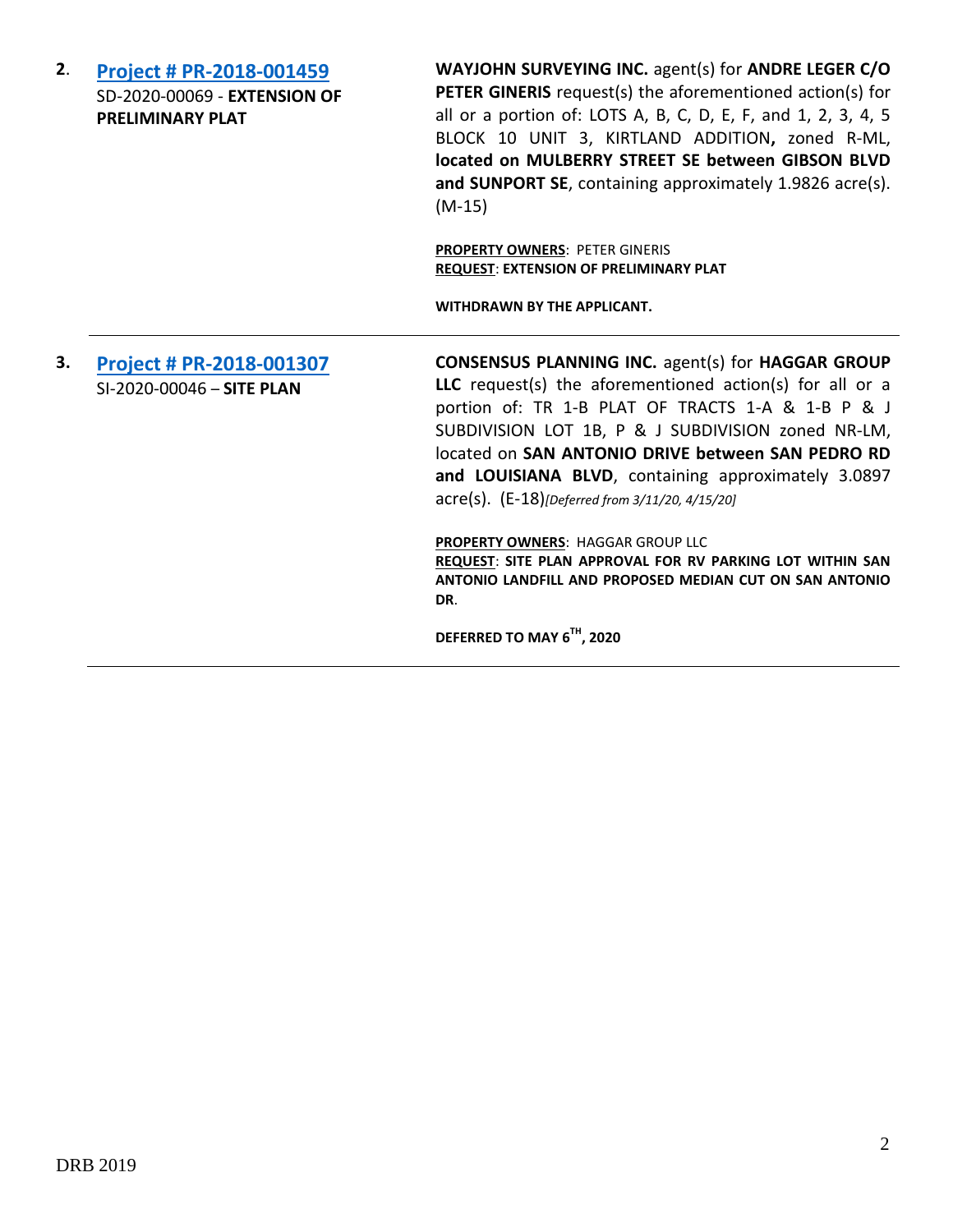**4. [Project # PR-2019-002333](http://data.cabq.gov/government/planning/DRB/PR-2019-002333/DRB%20Submittals/PR-2019-002333_(Paradise%20Hills%20on%20Buglo%20Dr.)_Feb_26_2020/Application/DRB%20Application%20-%20PR-2019-002333.pdf)** SD-2020-00046 **– PRELIMINARY/FINAL PLAT**

**ALDRICH LAND SURVEYING** agent(s) for **BUGLO PROPERTIES LLC** request(s) the aforementioned action(s) for all or a portion of: Lots 10A, 11A, and 12A, UNIT 1 PARADISE HILLS, zoned MX-L, located at **5512, 5516, & 5520 BUGLO DR NW**,containing approximately 1.9667 acre(s). **(B-11)***[Deferred from 2/26/20, 4/15/20]*

**PROPERTY OWNERS:** BUGLO PROPERTIES LLC **REQUEST: CREATE 1 TRACT FROM 3 TRACTS**

**IN THE MATTER OF THE AFOREMENTIONED APPLICATION, BEING IN COMPLIANCE WITH ALL APPLICABLE REQUIREMENTS OF THE DPM AND THE IDO, THE DRB HAS** *APPROVED* **THE PRELIMINARY/FINAL PLAT. FINAL SIGN OFF IS DELEGATED TO: PLANNING FOR UTILITY COMPANIES SIGNATURES AND THE AGIS DXF.**

**DON BRIGGS PE, CFM** agent(s) for **JOHN LOWE** request(s) the aforementioned action(s) for all or a portion of: Lots 10A, 11A, 11B, and 12A, UNIT 1 PARADISE HILLS zoned MX-L, located at **5520, 5516, 5512 BUGLO NW**, containing approximately 2.5187 acre(s). (B-11) *[Deferred from 1/8/20, 2/5/20, 2/12/20, 2/26/20, 4/15/20]*

**PROPERTY OWNERS**: BUGLO PROPERTIES LLC **REQUEST**: **SITE PLAN AND INFRASTRUCTURE LIST**

**IN THE MATTER OF THE AFOREMENTIONED APPLICATION, BEING IN COMPLIANCE WITH ALL APPLICABLE REQUIREMENTS OF THE DPM AND THE IDO AND WITH THE SIGNING OF THE INFRASTRUCTURE LIST DATED APRIL 29, 2020, THE DRB HAS** *APPROVED* **THE SITE PLAN . FINAL SIGN-OFF IS DELEGATED TO: TRANSPORTATION FOR ITEMS AS DISCUSSED AND TO PLANNING FOR THE LANDSCAPING PLAN.**

#### **5. [Project # PR-2020-003259](http://data.cabq.gov/government/planning/DRB/PR-2020-003259/DRB%20Submittals/PR-2020-003259_Feb_12_2020/Application/)** SI-2020-00016 **– SITE PLAN**

**JEREMY SHELTON for DEKKER, PERICH, SABATINI** agent(s) for **PRESBYTERIAN HEALTHCARE SERVICES** request(s) the aforementioned action(s) for all or a portion of: TRACT 1-A-1-A PLAT OF TRACTS 1-A-1-A & 1-A-1-B HONEYWELL SITE**,** zoned NR-LM, located at **9201 SAN MATEO BLVD NE between SAN MATEO BLVD NE and SAN DIEGO AVE NE**, containing approximately 59.696 acre(s). (B-17) *[Deferred from 2/12/20, 3/4/20, 4/8/20, 4/22/20]*

**PROPERTY OWNERS**: HONEYWELL INTERNATIONAL INC C/O ALTUS GROUP US **REQUEST**: **SITE PLAN DRB**

**DEFERED TO MAY 6TH , 2020.**

**[Project # PR-2019-002333](http://data.cabq.gov/government/planning/DRB/PR-2019-002333/DRB%20Submittals/PR-2019-002333_(Paradise%20Hills%20on%20Buglo%20Dr.)_April_15_2020_Supplemental/)**

**(1003918)** SI-2019-00420 – **SITE PLAN**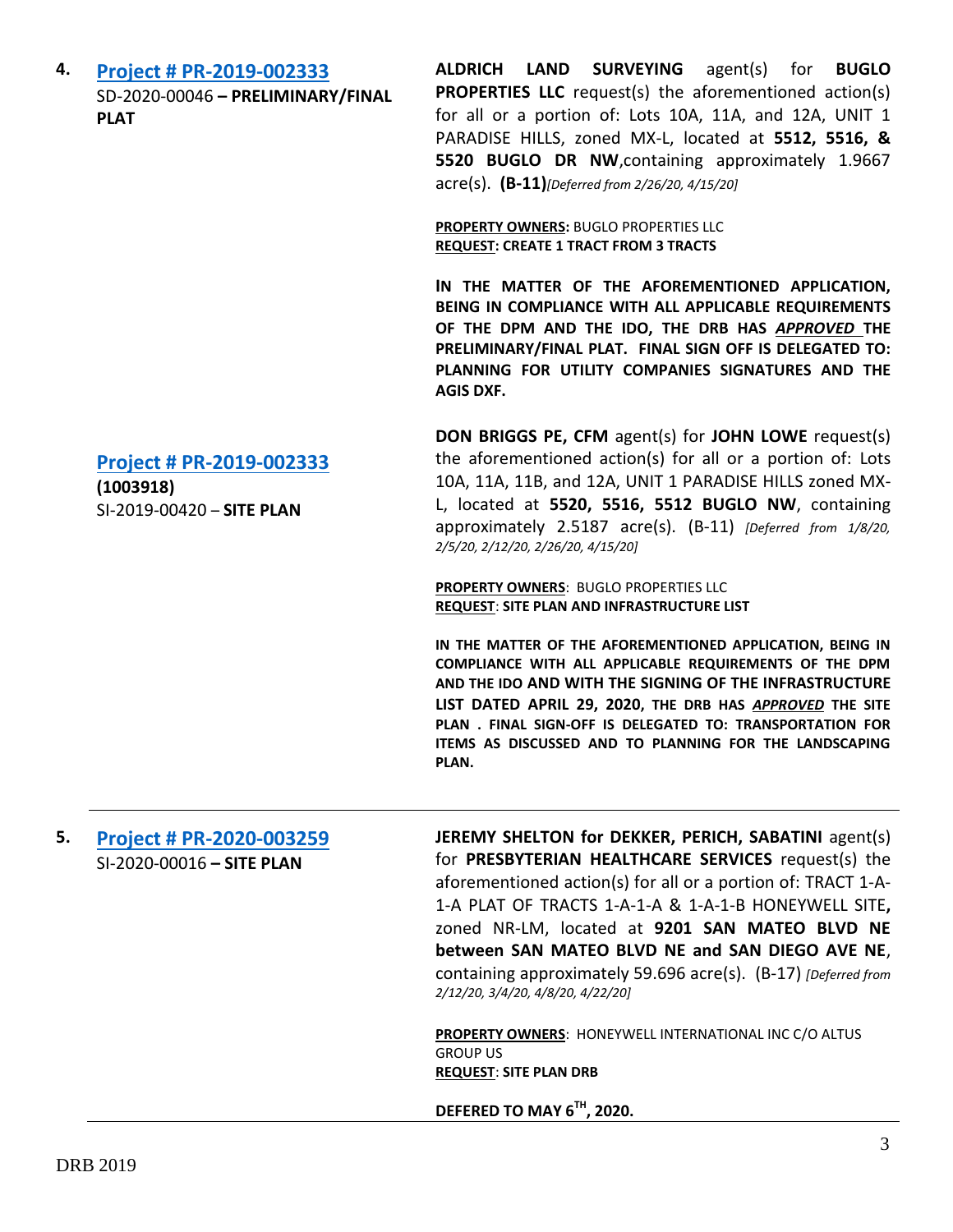| 6. | <b>Project # PR-2019-002928</b><br>SD-2020-00074 - PRELIMINARY/FINAL<br><b>PLAT</b><br>SD-2020-00072 - VACATION OF PUBLIC<br><b>EASEMENT</b><br>SD-2020-00075 - VACATION OF PUBLIC<br><b>EASEMENT</b> | <b>COMMUNITY SCIENCES CORPORATION agent(s) for JOHN</b><br>R. DeBASSIGE FOR RIGHT ANGLE HOMES BY DeBASSIGE<br>request(s) the aforementioned action(s) for all or a portion<br>of: LOTS 43 THRU 47, BLOCK 4 UNIT4, PARADISE HEIGHTS,<br>zoned R1-A, located on BROOKLINE DR. NW between<br>ARDMORE AVE NW and ENDEAVOR RD NW, containing<br>approximately 1.1320 acre(s). (A-10)<br>PROPERTY OWNERS: JOHN DeBASSIGE FOR RIGHT ANGLE HOMES BY<br>DeBASSIGE<br>REQUEST: DIVIDE 5 EXISTING LOTS INTO 10 NEW LOTS, VACATE<br><b>EXISTING EASEMENTS</b><br>DEFERED TO MAY 13TH, 2020. |
|----|-------------------------------------------------------------------------------------------------------------------------------------------------------------------------------------------------------|---------------------------------------------------------------------------------------------------------------------------------------------------------------------------------------------------------------------------------------------------------------------------------------------------------------------------------------------------------------------------------------------------------------------------------------------------------------------------------------------------------------------------------------------------------------------------------|
| 7. | Project #PR-2018-001501<br>(1010023)<br>VA-2019-00290 - WAIVER SIDEWALK<br>VA-2019-00289 - WAIVER STREET                                                                                              | <b>ISAACSON &amp; ARFMAN, LLC agent(s) for MONTANO FAMILY</b><br>HOMES LLC request(s) the aforementioned action(s) for all<br>or a portion of TRACT 6-A-2 PLAT OF LOTS 6-A-1 AND 6-A-2<br>NORTH FOURTH STREET HOMESITES ADDN, zoned R-A,<br>located at 712 MONTANO RD NW between 9 <sup>th</sup> ST NW and<br>HARWOOD LATERAL, Albuquerque, NM, containing<br>approximately 1.7110 acre(s). (F-14) [Deferred from 9/25/19,<br>11/20/19, 1/29/20, 3/11/20]<br>PROPERTY OWNERS: PERLA SARITA R TRUSTEE PERLA LVTC/O JEFFREY                                                       |
|    |                                                                                                                                                                                                       | <b>PARKS</b><br>REQUEST: CLUSTER DEVELOPMENT OF 8 RESIDENTIAL LOTS WITH<br><b>ASSOCIATED OPEN SPACE</b><br>DEFERRED TO MAY 6TH, 2020.                                                                                                                                                                                                                                                                                                                                                                                                                                           |
| 8. | <b>Project # PR-2019-001368</b><br>SD-2019-00219 - PRELIMINARY/FINAL<br><b>PLAT</b>                                                                                                                   | ALDRICH LAND SURVEYING agent(s) for B & L REAL ESTATE<br>HOLDINGS LLC request(s) the aforementioned action(s) for<br>all or a portion of: TRACTS 7-A & 7-B, UNSER CROSSINGS,<br>zoned MX-M, located at 8020 CENTRAL AVE SW, containing<br>approximately 4.7196 acre(s). (K-10)[Deferred from 12/18/19,<br>1/8/20, 2/12/20, 4/15/20]                                                                                                                                                                                                                                             |
|    |                                                                                                                                                                                                       | PROPERTY OWNERS: B&L LLC<br><b>REQUEST: DIVIDE 1 TRACT INTO 2 TRACTS</b><br>DEFERED TO MAY 13TH, 2020.                                                                                                                                                                                                                                                                                                                                                                                                                                                                          |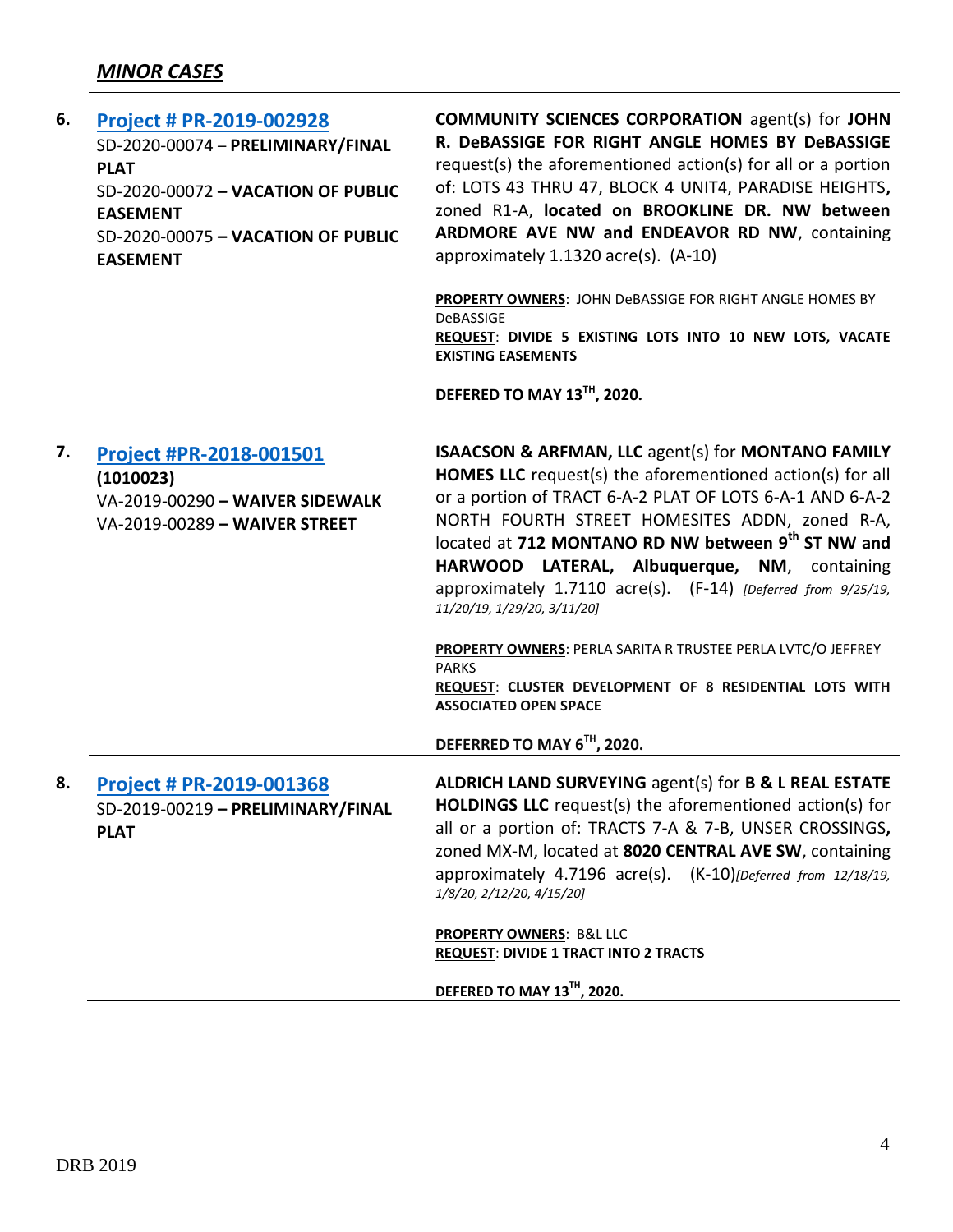## **9. [Project # PR-2019-002807](http://data.cabq.gov/government/planning/DRB/PR-2019-002807/DRB%20Submittals/PR-2019-002807_Apr_22_2020/Application/PR-2019-002807.pdf)** SI-2020-00091 – **EPC SITE PLAN SIGN-OFF**

**CHRIS KELLER, SUNSET MEMORIAL PARK** request(s) the aforementioned action(s) for all or a portion of: TR 1 PLAT OF TRS 1 & 2, SUNSET MEMORIAL PARK, zoned NR-SU, located at **924 MENAUL BLVD NE between EDITH BLVD and I-25**, containing approximately 39.0784 acre(s). (H-15) *[Deferred from 4/22/20]*

**PROPERTY OWNERS**: CHRIS KELLER, SUNSET MEMORIAL PARK **REQUEST**: **EPC SITE PLAN SIGN-OFF**

**IN THE MATTER OF THE AFOREMENTIONED APPLICATION, BEING IN COMPLIANCE WITH ALL APPLICABLE REQUIREMENTS OF THE DPM AND THE IDO, THE DRB HAS APPROVED THE EPC SITE PLAN SIGN-OFF. FINAL SIGN OFF IS DELEGATED TO: WATER AUTHORITY FOR NOTE UPDATE AND TO PLANNING WHO IS LAST TO SIGN.**

#### *SKETCH PLAT*

| 10. | Project # PR-2020-003638<br>PS-2020-00036 - SKETCH PLAT | WAYJOHN SURVEYING INC. agent(s) for BRIAN TYREE C/O<br>MARK WEAVER ARCHITECTURE AND DESIGN request(s)<br>the aforementioned action(s) for all or a portion of: LOTS 5<br>through 9 INCLUSIVE, BLOCK 4, MONTE VISTA ADDITION,<br>zoned MX-M, located at 3710 & 3716 CAMPUS BLVD, NE<br>between AMHERST DR. NE and CARLISLE BLVD NE,<br>containing approximately 0.2005 acre(s). (K-16)<br><b>PROPERTY OWNERS: BRIAN and THOMAS TYREE</b><br><b>REQUEST: TO CREATE ONE LOT FROM FIVE EXISTING LOTS</b> |
|-----|---------------------------------------------------------|------------------------------------------------------------------------------------------------------------------------------------------------------------------------------------------------------------------------------------------------------------------------------------------------------------------------------------------------------------------------------------------------------------------------------------------------------------------------------------------------------|
|     |                                                         | THE SKETCH PLAT WAS REVIEWED AND COMMENTS WERE PROVIDED                                                                                                                                                                                                                                                                                                                                                                                                                                              |
| 11. | Project # PR-2020-003655<br>PS-2020-00037 - SKETCH PLAT | <b>COMMUNITY SCIENCES CORPORATION agent(s) for FAIR</b><br>PLAZA ASSOCIATES LIMITED PARTERNSHIP request(s) the<br>aforementioned action(s) for all or a portion of: LOT 4A-1,<br>BLOCK A, INTERSTATE INDUSTRIAL TRACT, zoned NR-LM,<br>located at 6805 ACADEMY PKWY NE between ACADEMY<br>PKWY NORTH NE and ACADEMY PKWY SOUTH NE,<br>containing approximately 2 acre(s). (E-16, E-17)<br>PROPERTY OWNERS: AEG INVESTORS, LLC<br>REQUEST: DIVIDE ONE EXISTING LOT INTO 2 NEW LOTS                    |
|     |                                                         | THE SKETCH PLAT WAS REVIEWED AND COMMENTS WERE PROVIDED                                                                                                                                                                                                                                                                                                                                                                                                                                              |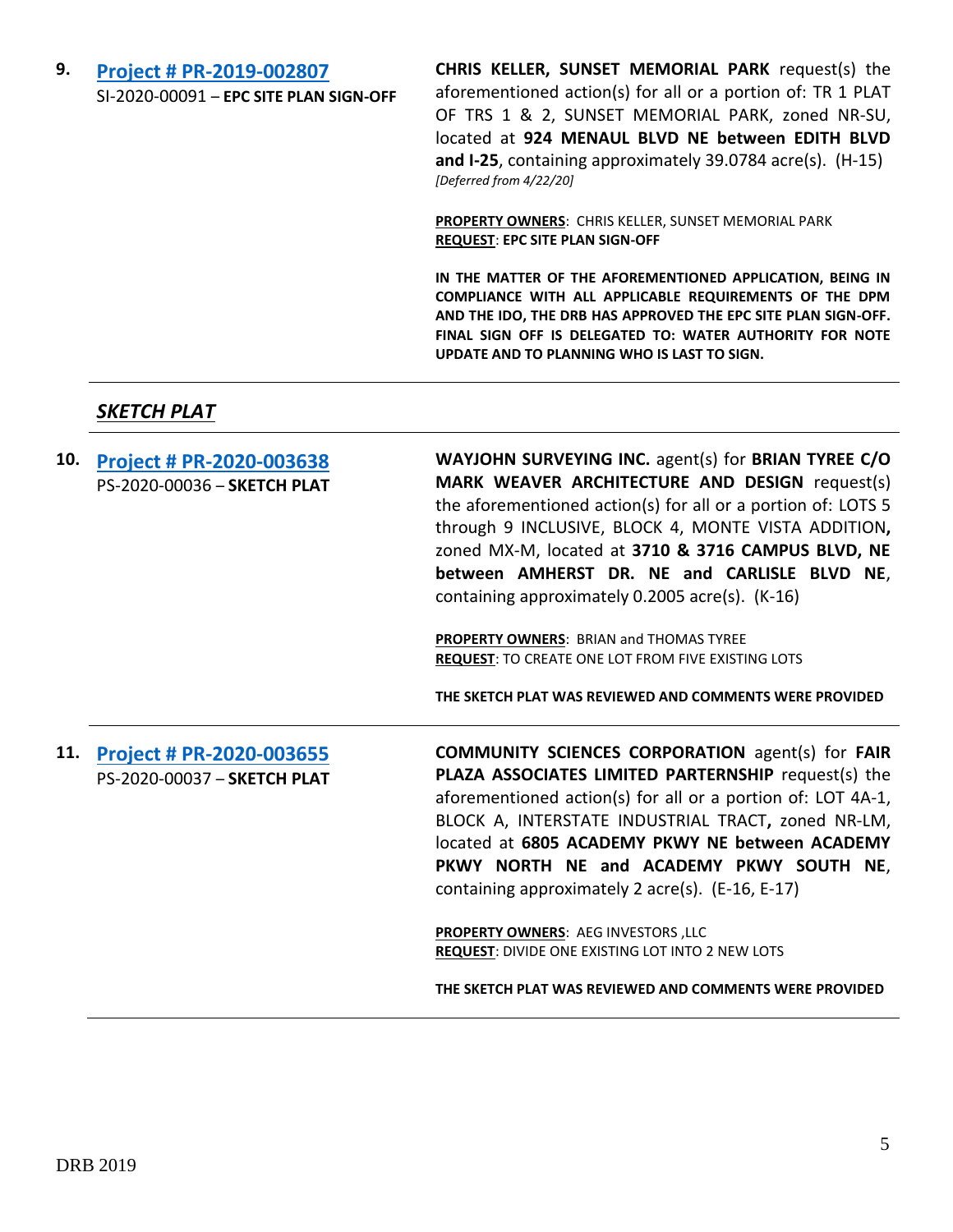**12. [Project # PR-2020-003656](http://data.cabq.gov/government/planning/DRB/PR-2020-003656/DRB%20Submittals/PR-2020-003656_April_29_2020/Application/SKETCH%20PLAT%20-%20LANDS%20OF%20JAMES%20%20MARY%20PLUMMER.pdf)** PS-2020-00039 – **SKETCH PLAT** **ARCH + PLAN LAND USE CONSULTANTS** agent(s) for **JAMES AND MARY JEAN PLUMMER** request(s) the aforementioned action(s) for all or a portion of: TRACTS 164A-1, 164A-2, 164-A4 & 164-B, MRGCD MAP 31**,** zoned R-A, located at **4701 SAN ISIDRO ST NW**, containing approximately 0.34 acre(s). (F-13)

**PROPERTY OWNERS**: JAMES AND MARY JEAN PLUMMER **REQUEST**: LOT CONSOLIDATION FOR 4 LOTS INTO 1 LOT

**THE SKETCH PLAT WAS REVIEWED AND COMMENTS WERE PROVIDED**

**13. [Project # PR-2020-003657](http://data.cabq.gov/government/planning/DRB/PR-2020-003657/DRB%20Submittals/PR-2020-003657_Apr_29_2020/Application/DRB%20Sketch%20Plat%20PR-2020-003657%20SIGNED%20APPLICATION.pdf)** PS-2020-00038 - **SKETCH PLAT ARCH + PLAN LAND USE CONSULTANTS** agent(s) for **ANGELINA LUCERO** request(s) the aforementioned action(s) for all or a portion of: TRACTS A-1 & A-2, LANDS OF MELQUIADES CHAVEZ**,** zoned R-1C, **located on LAURA CT between CENTRAL AVE and CHURCHILL RD**, containing approximately 0.969 acre(s). (K-11)

> **PROPERTY OWNERS**: ANGELINA CHAVEZ **REQUEST**: LOT CONSOLIDATION OF 2 LOTS INTO 1 LOT

**THE SKETCH PLAT WAS REVIEWED AND COMMENTS WERE PROVIDED**

**14. [Project # PR-2020-003661](http://data.cabq.gov/government/planning/DRB/PR-2020-003661/DRB%20Submittals/PR-2020-003661_Apr_29_2020/Application/DRB%20Sketch%20Plat%20PR-2020-003661%20SIGNED%20APPLICATION.pdf)** PS-2020-00041 - **SKETCH PLAT RON HENSLEY/THE GROUP** agent(s) for **CLEARBROOK INVESTMENTS, INC.** request(s) the aforementioned action(s) for all or a portion of: LOT 31 TRACT 1, NORTH ALBUQUERQUE ACRES**,** zoned R-1D, located at 8321 GLENDALE between BARSTOW and VENTURA, containing approximately 0.8864 acre(s). (B-20)

**PROPERTY OWNERS**: HENRY SCOTT W & CLARK SCOTT B & PAMELA M

**REQUEST**: SUBDIVIDE ONE LOT INTO 2 LOTS

**THE SKETCH PLAT WAS REVIEWED AND COMMENTS WERE PROVIDED**